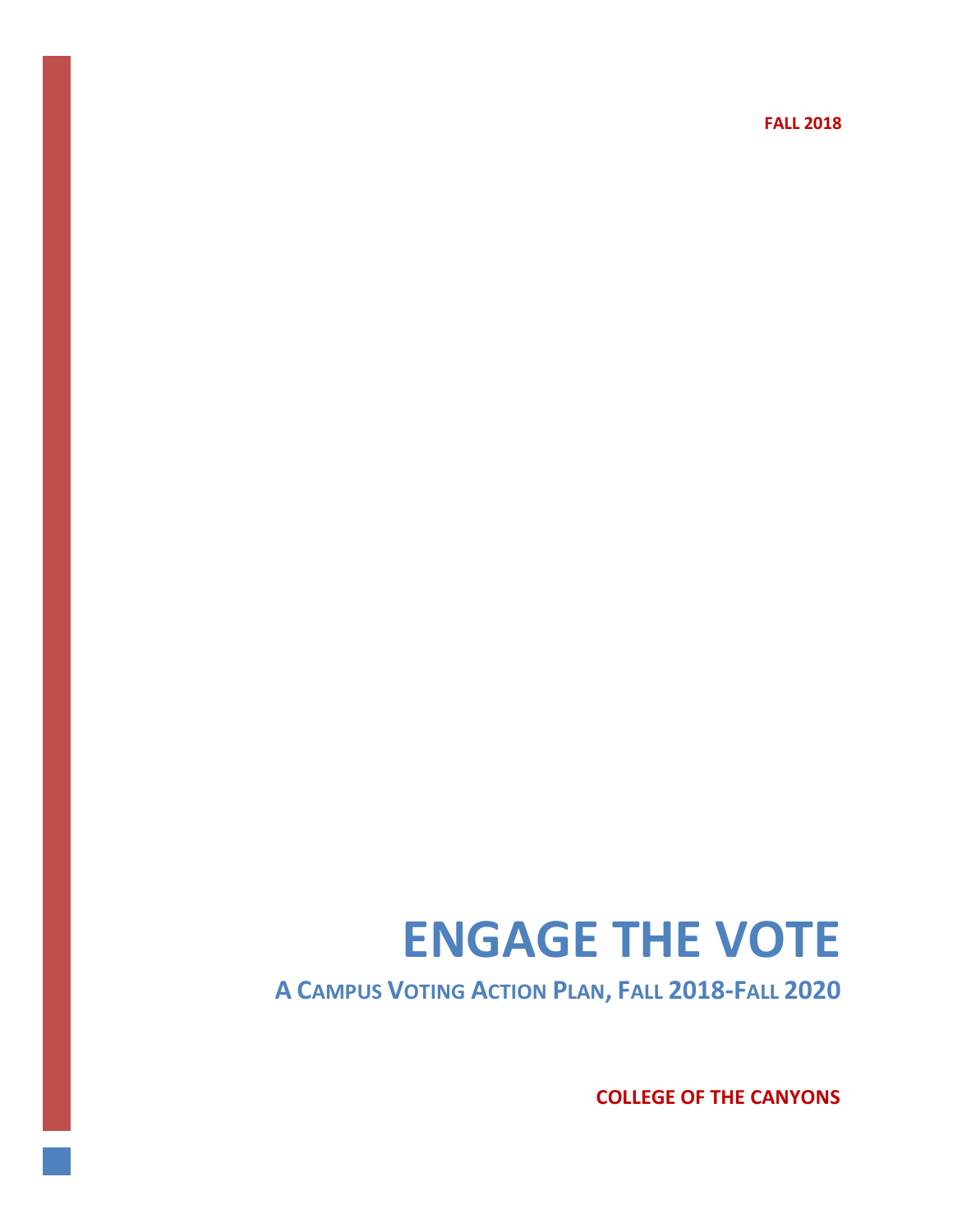

*Good citizens do things: they speak out, they vote, they volunteer, they organize. But to do those things well, citizens need to know things. Civic action requires civic knowledge.*

> Russell Muirhead *Resuscitating Civic Education (2012)* Hoover Institute, Stanford University

# **Introduction**

Increasing rates of civic illiteracy and disinterest in civic engagement plague our nation's colleges. However, research shows that the earlier individuals embrace civic knowledge, as well as experience community service firsthand, the more likely they will become civically aware and engaged in voting and volunteerism throughout their lifetimes (Hollander and Burack, 2008). *Engage the Vote: A Campus Voting Action Plan, Fall 2018-Fall 2019* provides a first-time effort of College of the Canyons (COC) to create a long-term and sustainable campus wide plan to increase political engagement.

The objective of this plan is to engage the entire campus community in greater civic awareness, especially regarding voter education, registration, and participation. Civic engagement is a concept which describes those philosophies and activities which bridge thought with action and provide meaningful service to communities. As Thomas Ehrlich (2000), former Carnegie Foundation Senior Scholar suggests, civic engagement means:

*"working to make a difference in the civic life of our communities and developing the combination of knowledge, skills, values and motivation to make that difference. It means promoting the quality of life in a community, through both political and non-political processes"* (Ehrlich, 2000:vi).

The decline in political engagement has been well documented over the past three decades and is evidenced by plummeting rates of civic proficiency and increasing lack of participation in voluntary associations, electoral politics, religious congregations, and community-based organizations (Carnegie and CIRCLE, 2003 and National Taskforce on Civic Leaning and Democratic Engagement, 2012:6). The civic health of America has reached "anemic" levels;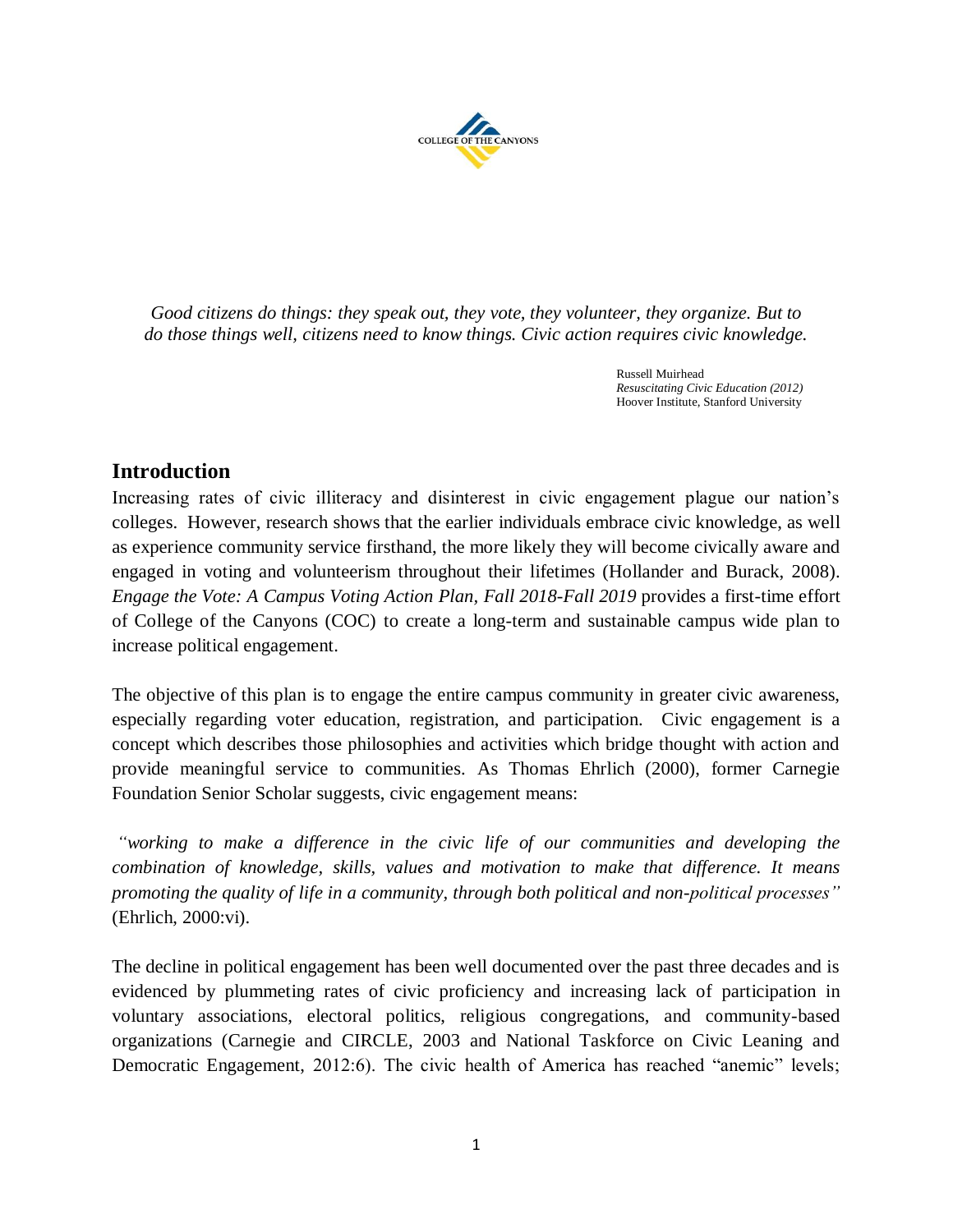and, when controlling for issues of race, ethnicity, and class, these rates are significantly worse than the rest of the population (Campus Compact, 2010).

# **America's Call to Action**

In response to this escalating problem of "civic unawareness," the Department of Education, in collaboration with the Association of American Colleges and Universities (AAC&U), published *A Crucible Moment: College Learning and Democracy's Future (2012).*) This work was written as a response, in part, to the increasing disengagement of our nation's citizenry from American Democracy. *A Crucible Moment (2012)* reflects its title, as it encourages transformative change within postsecondary education by emphasizing the need for civic learning and engagement. It has become the manifesto of a movement dedicated to increasing civic knowledge and community participation among our nation's college students. To make democracy and civic responsibility "central, not peripheral" within our colleges and universities is the desired outcome proposed by those scholars and organizations working in the field (Scobey, 2012). It is no longer the sole responsibility of disciplines like political science and history to serve as the primary conduits of civic knowledge and civic engagement. It is now the responsibility of *all* disciplines to transmit civic and political awareness (Smith, et al., 2010).

A "civic engagement movement" designed to redefine, revise, and recapture the interest of America's citizenry, especially among its young, is gaining momentum throughout the country (Saltmarsh and Hartley, 2011). This is especially true of the nation's community colleges, including College of the Canyons. Following the lead of The National Task Force on Civic Learning and Democratic Engagement (2012:15), by emphasizing the concepts of civic ethos, civic literacy, civic inquiry, and civic action, COC is working to excel as a "civic-minded" campus. We recognize that it is time for our nation's young people to understand their place in the "collective whole," as well as to "serve a larger purpose" (Boyer, 1996:22).

*A Crucible Moment (2012)* is considered a seminal work in education which examines the need for America to "reclaim" its civic mission and to make civic learning at the postsecondary level expected, not voluntary. Its authors argue that such learning should be infused across the curriculum, as well as incorporated across the campus environment. By creating a campus "culture" of civic engagement, which supports the proliferation of civic literacy, inquiry, action, and a civic ethos, it will transcend institutional boundaries to include all venues of college life. This work has guided the vision of College of the Canyons' Civic and Community Engagement Initiative. At no other time in American history has it been as crucial for students--no matter their academic goals--to secure civic knowledge and skills in order to protect American Democracy. *A Call to Action: A Campus Voting Action Plan, Fall 2018-Fall 2020 recognizes* the role COC will play in shaping the engaged mindset of a new generation.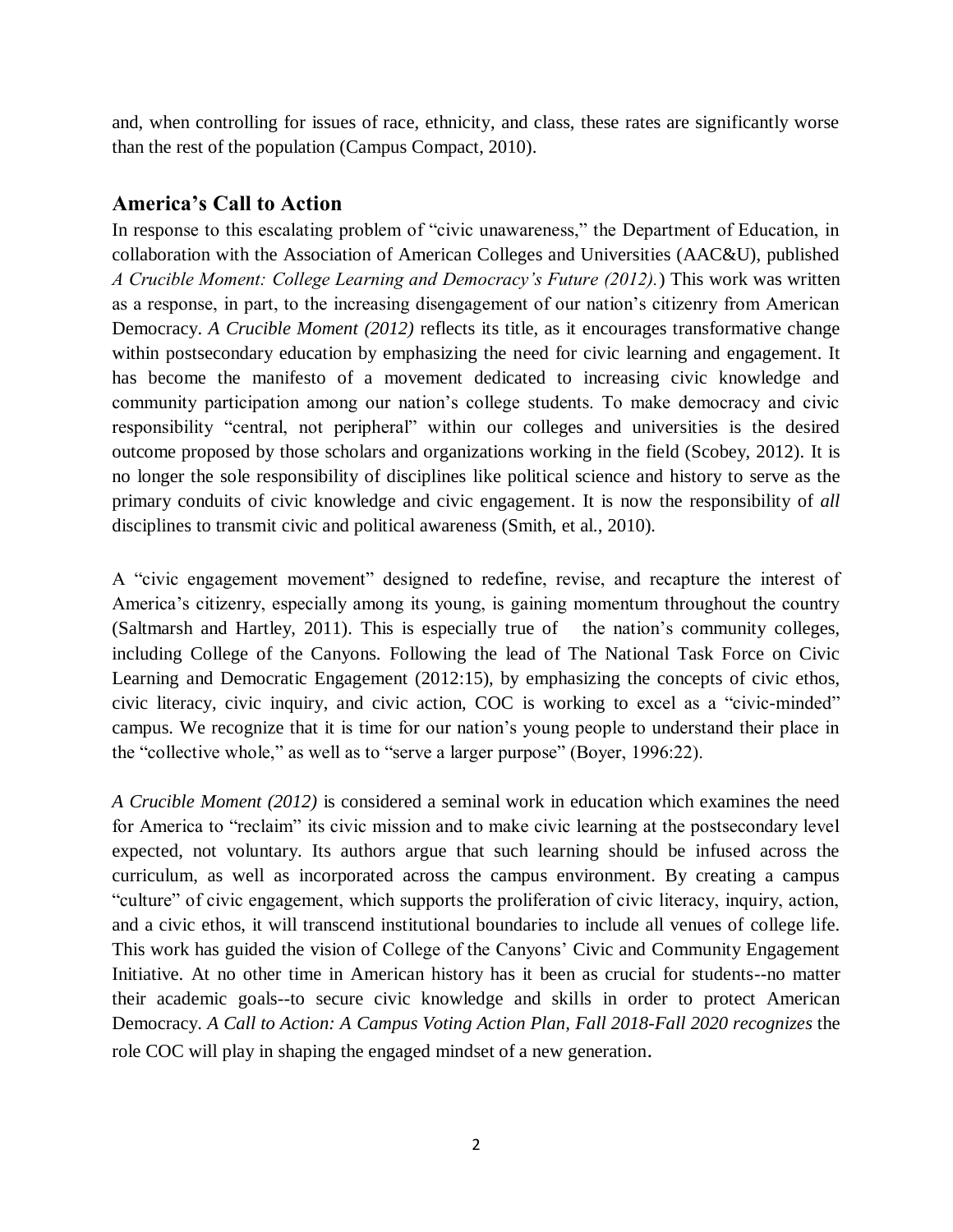## **College of the Canyons**

College of the Canyons (COC), founded in 1969, is a California Community College and Hispanic Servicing Institution located in Santa Clarita, California in northern Los Angeles County. COC is one of 115 community colleges operating throughout the state of California. The College served 32,000 students between 2016 and 2017 and offers 80 certificate and 89 AA/AS Degree programs in a variety of vocational, technical, and academic disciplines. The College's programs articulate with programs at the University of California, California State University, and several private institutions. The student population has grown 128% in the past 10 years. Since 2000, COC has enjoyed striking increases in diversity with the non-white population nearly tripling to over 50 percent of the student body, and Latino students nearly quadrupled to 45.2 percent of the student body. White students total 34.5 percent; 5.4 percent are African American, 5.9 percent Asian, 4.3 percent Filipino, with the balance including people of multiple or unknown race/ethnicity. The student body is 44 percent female, 55 percent male (COC Annual Report, 2016-2017:3). The great success of the College is a result of the vision of Chancellor Dianne Van Hook, who has served College of the Canyons for 30 years. Dr. Van Hook is the longest serving Chancellor in the history of the California Community College System, and her commitment to civic engagement is great, as is evidenced by the College's support of its Civic and Community Engagement Initiative. The development of this initiative, along with the establishment of a Center for Civic Engagement provides the foundation of a voter engagement action plan.

# **COC's Civic and Community Engagement Initiative**

Applying the concept of civic engagement defined by Ehrlich (2000), especially with regard to community engagement, the need to increase electoral knowledge and participation among the campus community reinforces the goals of COC's Center for Civic Engagement's Civic and its Civic and Community Engagement Initiative (2016), which was influenced by *A Crucible Moment (2012).*

Considered a seminal work in education, *A Crucible Moment (2012)* examines the need for America to "reclaim" its civic mission and to make civic learning at the postsecondary level expected, not voluntary. Its authors argue that such learning should be infused across the curriculum, as well as incorporated across the campus environment. By creating a campus "culture" of civic engagement, which supports the proliferation of civic literacy, inquiry, action, and a civic ethos, it will transcend institutional boundaries to include all venues of college life. This work has guided the vision of the College's Civic and Community Engagement Initiative.

COC's Civic and Community Engagement Initiative originated from a 2013-2014 AAC&U *Bringing Theory to Practice Grant*. As a result of this award, a day-long workshop was conducted to examine the concept of civic engagement at the College, as well as to discuss how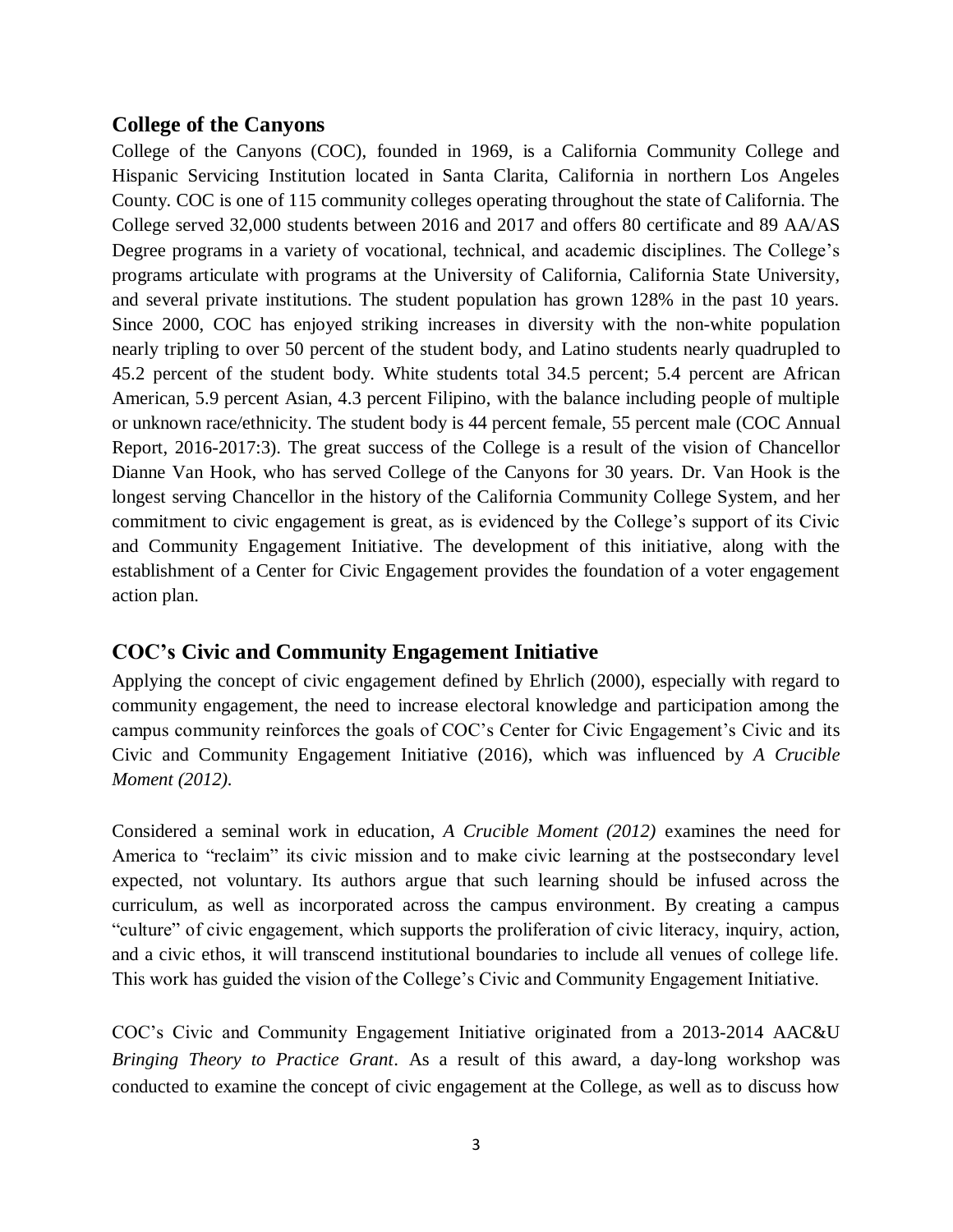to create a civic engagement action plan. A campus Civic Engagement Gap Analysis was performed, as well as a Civic Engagement S.W.O.T. Analysis. Participants included students, faculty, staff, and administrators. The overall results rendered valuable information, which was shared with Dr. Van Hook. As a result, she determined it was important for the College to pursue the idea of establishing a Center for Civic Engagement. A campus team visited De Anza College in Northern California during spring 2015 to review its work, since the institution has an accomplished history of addressing civic and community engagement. By August, the position of Faculty Director, Civic and Community Engagement Initiatives was created, as well as space secured for a Center for Civic Engagement. A strategic plan, entitled, *A Call to Action: An Initiative for Civic Engagement, Self, and Society*, was written and a Civic Engagement Steering Committee formed.

The initiative seeks to create a civic-minded campus culture among students, faculty, and staff while emphasizing their place in a global context. "If civic engagement is to gain real traction in today's higher education," suggests Barbara Jacoby, "it must be clearly defined, and civic learning outcomes must be established." In other words, "Opportunities to learn about and practice civic engagement must be embedded throughout the curriculum and co-curriculum" (Jacoby, 2009:2). COC is doing just that. As stated in *A Crucible Moment (2012:15),* a civicminded campus will incorporate the following areas:

## **Civic Ethos Governing Campus Life**

The infusion of democratic values into the customs and habits of everyday practices, structures, and interactions; the defining character of the institution and those in it that emphasizes open-mindedness, civility, the worth of each person, ethical behaviors, and concern for the well-being of others; a spirit of public-mindedness that influences the goals of the institution and its engagement with local and global communities.

## **Civic Literacy as a Goal for Every Student**

The cultivation of foundational knowledge about fundamental principles and debates about democracy expressed over time, both within the United States and in other countries; familiarity with several key historical struggles, campaigns, and social movements undertaken to achieve the full promise of democracy; the ability to think critically about complex issues and to seek and evaluate information about issues that have public consequences.

## **Civic Inquiry Integrated Within the Majors and General Education**

The practice of inquiring about the civic dimensions and public consequences of a subject of study; the exploration of the impact of choices on different constituencies and entities,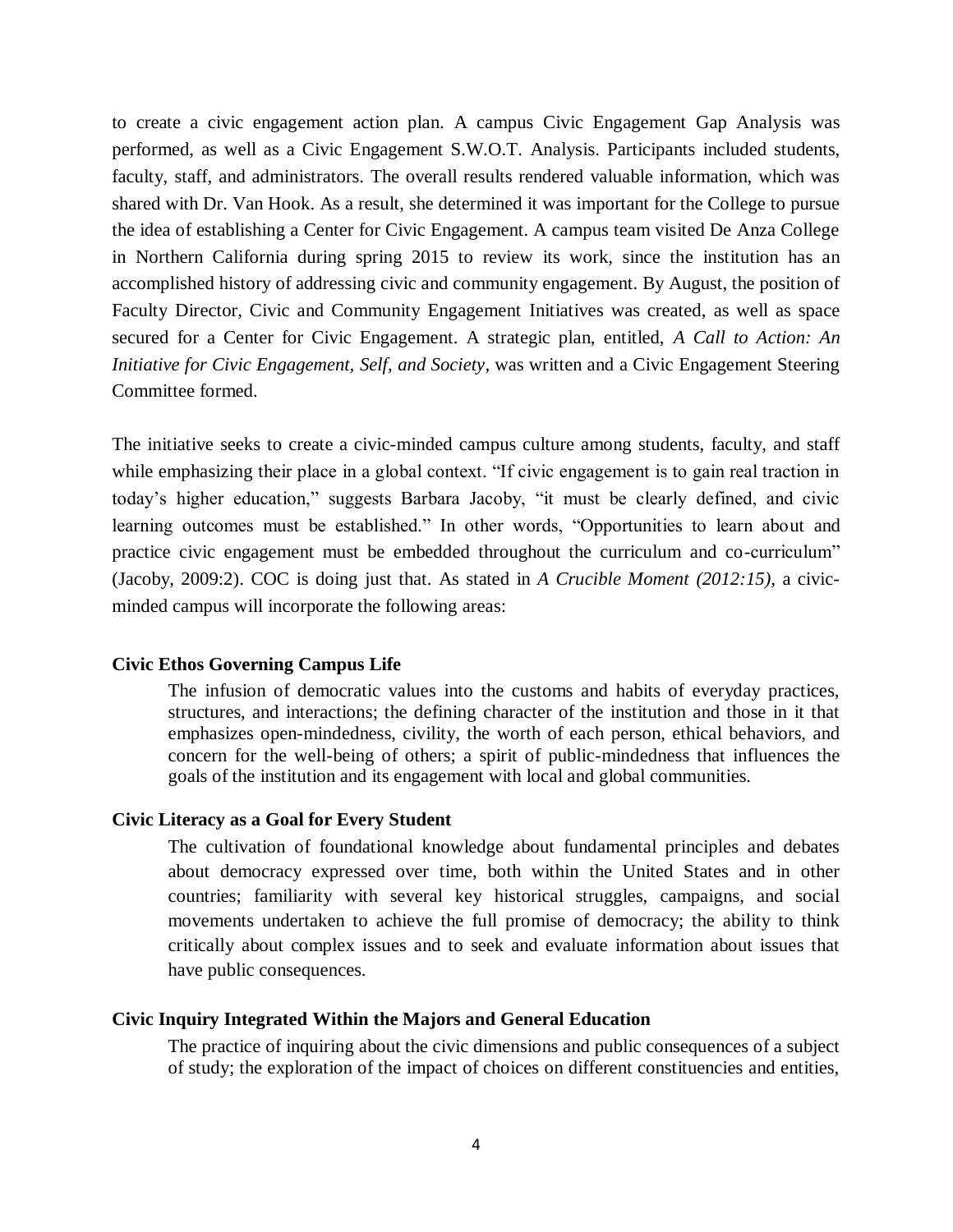including the planet; the deliberate consideration of differing points of views; the ability to describe and analyze civic intellectual debates within one's major or areas of study.

## **Civic Action as Lifelong Practice**

The capacity and commitment both to participate constructively with diverse others and to work collectively to address common problems; the practice of working in a pluralistic society and world to improve the quality of people's lives and the sustainability of the planet; the ability to analyze systems in order to plan and engage in public action; the moral and political courage to take risks to achieve a greater public good.

Guided by these four areas, the Civic Engagement Steering Committee is moving the discussion of civic and community engagement at College of the Canyons from margin to center. The Civic Engagement Initiative is working to breakdown campus silos and to offer a foundational framework for the entire campus to follow. Its basic principles include:

## **Mission Statement**

Democratic engagement fosters knowledge, responsibility, civility, and respect by encouraging greater awareness of the social, cultural, and political concerns affecting the public good. Through campus and community partnerships, social issues are addressed from a local, national, and global perspective while creating a citizenry of change agents. Civic transformation is achieved through critical thinking, reflection, and participation in "deep learning" experiences made available through curricular, co-curricular, and professional development opportunities.

## **Vision Statement**

Democratic engagement bridges theory with practice (e.g., praxis) to create a "civic-minded" culture which fosters representative thought and action to enhance the public good. Through collaboration, service, and reciprocity, students, faculty, staff, and community serve as civic leaders and help to inform others of social issues. Through civic awareness, a concerned citizenry can confront problems facing person, thing, and environment and create social change.

## **Philosophy Statement**

Democratic engagement exercises a philosophy of social action and personal responsibility through individual reflection to increase awareness and confront community, state, national, and global social problems to ensure greater well-being of the public good.

## **Core Values**

**Equity:** working to provide fair access and opportunity to all members of society by employing ways to eliminate the "civic opportunity gap."

**Activism:** speaking on behalf of a person, place or thing for the purpose of bringing attention to a social issue affecting the larger collective whole and suggesting social change.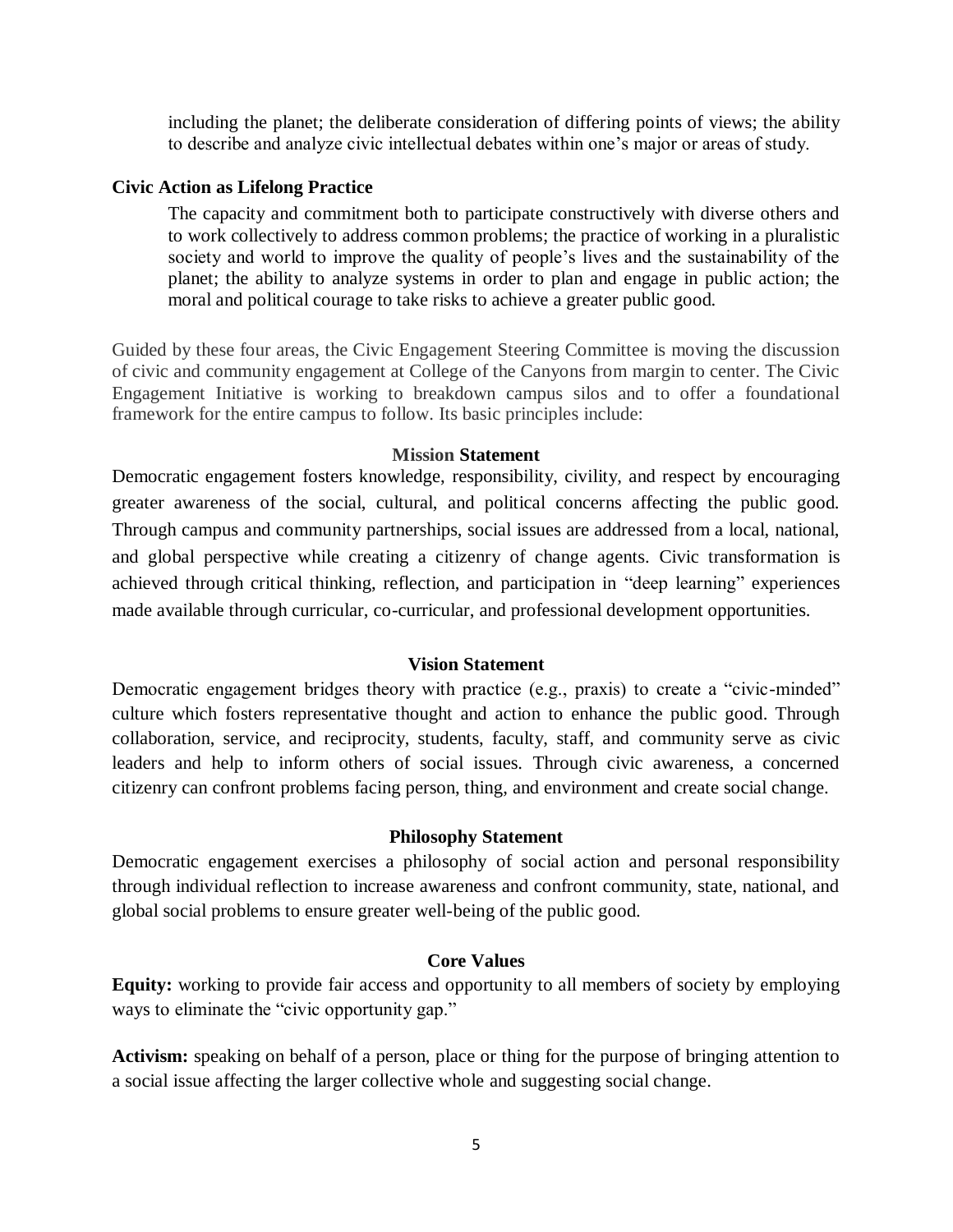**Sustainability:** increasing awareness of environmental concerns and encouraging personal action in helping to protect the environment and the word's natural resources.

**Dignity:** understanding various cultural, social, political, and religious perspectives within the larger global context and respecting differences.

**Engagement:** creating opportunities to work with community members and organizations to achieve positive social change.

Leadership: guiding and inspiring others to contribute to the public good.

**Collaboration:** cultivating internal and external partnerships to address civic concerns through collaboration and shared responsibility.

Integrity: setting high standards and addressing issues with strong ethics while displaying consistency, honesty, and transparency of thought and action.

# **Creating a Voter Engagement Action Plan**

The overall mission of the College's Civic and Community Engagement Initiative fits perfectly with the need to create and implement a voter engagement action plan. Although College of the Canyons is supportive of voter awareness and participation among its student body, the campus has neither created nor facilitated an organized voter engagement action plan in its history. In other words, a formal plan has never been institutionalized for the College or plans evaluated on a regular basis. Although students are provided a "register to vote" link when enrolling in classes, as well as encouraged to stop by voter registration tables, this is the first full-scale effort to create a year-round focus on Engage the Election. In addition, the campus has primarily focused on voter registration only, while charging Student Services with this task. Associated Student Government (ASG), for example, has also supported debates between local Board of Trustee candidates. Although voter registration is extremely important, this is only one part of political engagement. When placing voter registration under the larger umbrella of civic engagement, it is imperative for the College to address voter awareness, education, and participation as well.

Working with Engage the Vote though Campus Compact's Democracy Commitment Initiative for Community Colleges, along with Tufts University's National Study of Learning, Voting, and Engagement (NSLVE) Initiative, Civic Nation, #VoteTogether, and All-In Campus Democracy Challenge, COC has done much this semester to create a "civic mind-set" focused on political engagement. In fact, when realizing that of 12,944 of COC's eligible student voters, only 1,636 actually voted; or, stated differently, only 12.6 percent of students cast a ballot during the 2014 midterm election—much work is needed. Interestingly, 6,935 students at COC registered for the first time in 2014 while 53.6 percent voted. However, of those who voted, only 23.6 percent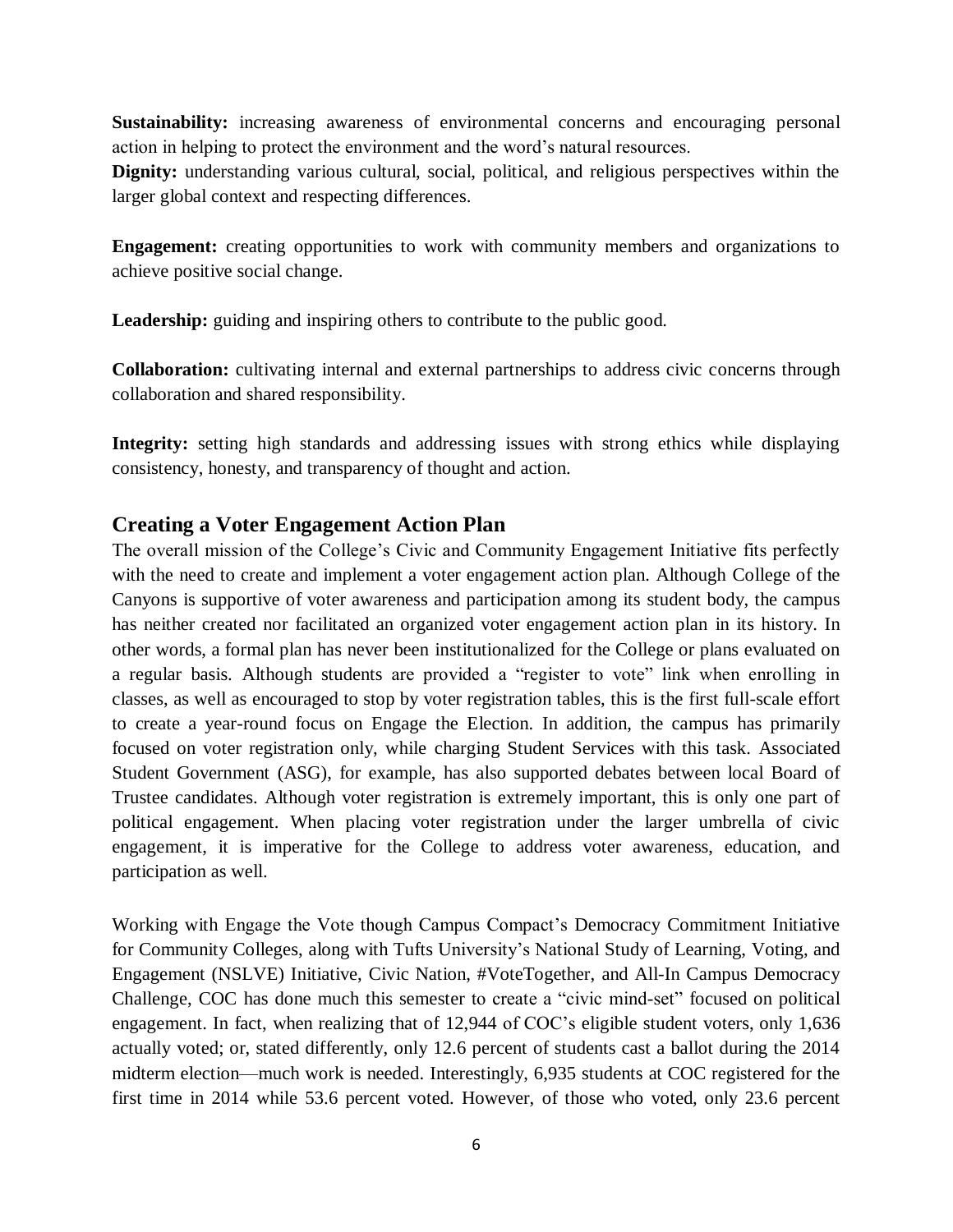were between the ages of 18-24, the age group whose voice is most lacking at the polls. NSLVE data clearly show that COC's action plan must also attend to voter education and participation year round, not solely during voter registration cycles (NSLVE, 2018).

COC currently holds a bronze seal in comparison with 844 colleges and universities nationwide that are involved in Civic Nation's All-In Campus Democracy Challenge (see All-In Challenge Homepage). Through the efforts of many campus members this semester, we hope to increase COC student voter registration for the 2018 midterm election by 10 percent (e.g., 691 students) and voter participation by 10 percent (e.g. 164 students). In addition, overall campus political engagement goals for the next two years include:

- 1) Provide greater student outreach, participation, and mobilization of voter registration. In addition, think in terms of how to reach families, especially those of first-generation students. Many parents of our students are not registered; and to assist with this process, provide voter information in English and Spanish.
- 2) Work with existing partnerships established for the 2014 midterm elections, including Campus Compact, Civic Nation, All-In Challenge, NSLVE, as well as with those partners who have helped Get Out the Vote (e.g., NextGen America, Young Invincibles, #VoteTogether, Voices for Change, Band of Voters, etc.). There is discussion, for example, of how to secure funding to send several students to the 2019 Feminist Majority Foundation Annual Conference in Washington, D.C. In addition, continue to build an ongoing partnership with the Office of the Los Angeles County Register-Recorder/County Clerk.
- 3) Engage political engagement activities throughout the year and provide ways to connect to Community-Based Learning (CBL). The formation of an Engage the Election Social Action Team will create an ongoing group of students who will address issues of voter registration and participation throughout the year. And while working in tandem with the Civic Engagement Steering Committee, CBL, Honors, and ASG, as well as with academic departments, the campus will keep the subject of political engagement highly visible.
- 4) Connect issues of voting to the various events, presentations, and workshops organized by the Center for Civic Engagement, Community-Based Learning, and the Civic Engagement Steering Committee. When topics of homelessness, food insecurity, sexual assault, gun violence, mass incarceration, mental health, etc., are discussed, include an aspect of how important it is for students to have their voices heard by getting involved in their communities, as well as by taking part in political engagement through participatory democracy.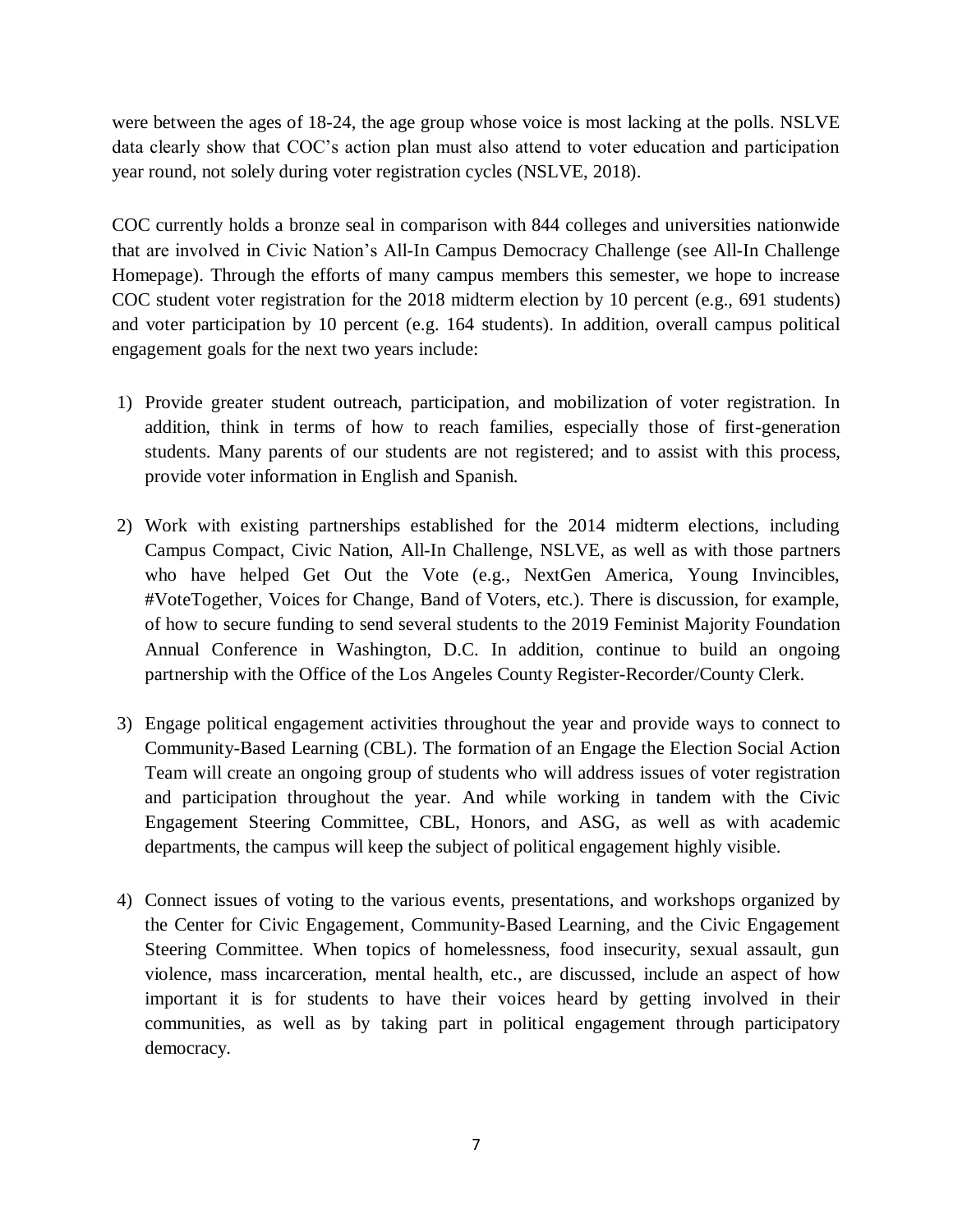As the Center for Civic Engagement creates a COC Campus Vote Action Plan, which will include political engagement as an ongoing focus of its overall efforts, it will work closely with Academic Affairs, Student Development, and the Associated Student Government to promote voter education throughout the academic year, not several weeks out before an election. This is especially important as the 2020 election is close at hand with 90 million Millennial eligible voters, it is predicted that this group will represent 36 percent of all votes cast (Esaili, 2017). Young people must realize that their votes do matter.

# **Leadership**

Civic engagement and its related topics, including the College's new campus voting action plan is a result of the work of the Center for Civic Engagement and its faculty director. The faculty director also oversees the Community-Based Learning program and works hand-in-hand with COC's Civic Engagement Steering Committee, which represents a diverse group of campus stakeholders. Members include students, faculty, staff, and administrators from the following areas:

# **Academic Affairs**

• Dean, Experiential Learning

# **Academic Departments**

- Anthropology
- **Business**
- Chemistry
- Communication Students
- $\blacksquare$  English
- English as a Second Language
- Graphic Media Arts
- $\blacksquare$  History
- Political Science
- Psychology
- **Sociology**
- **Academy of the Canyons**
- **Student Development**
- **Associated Student Government**
- **Community Members**
- **CBL Community Partners**

The creation, facilitation, and implementation of a campus wide Civic and Community Engagement Initiative over the past three years has provided COC with the opportunity to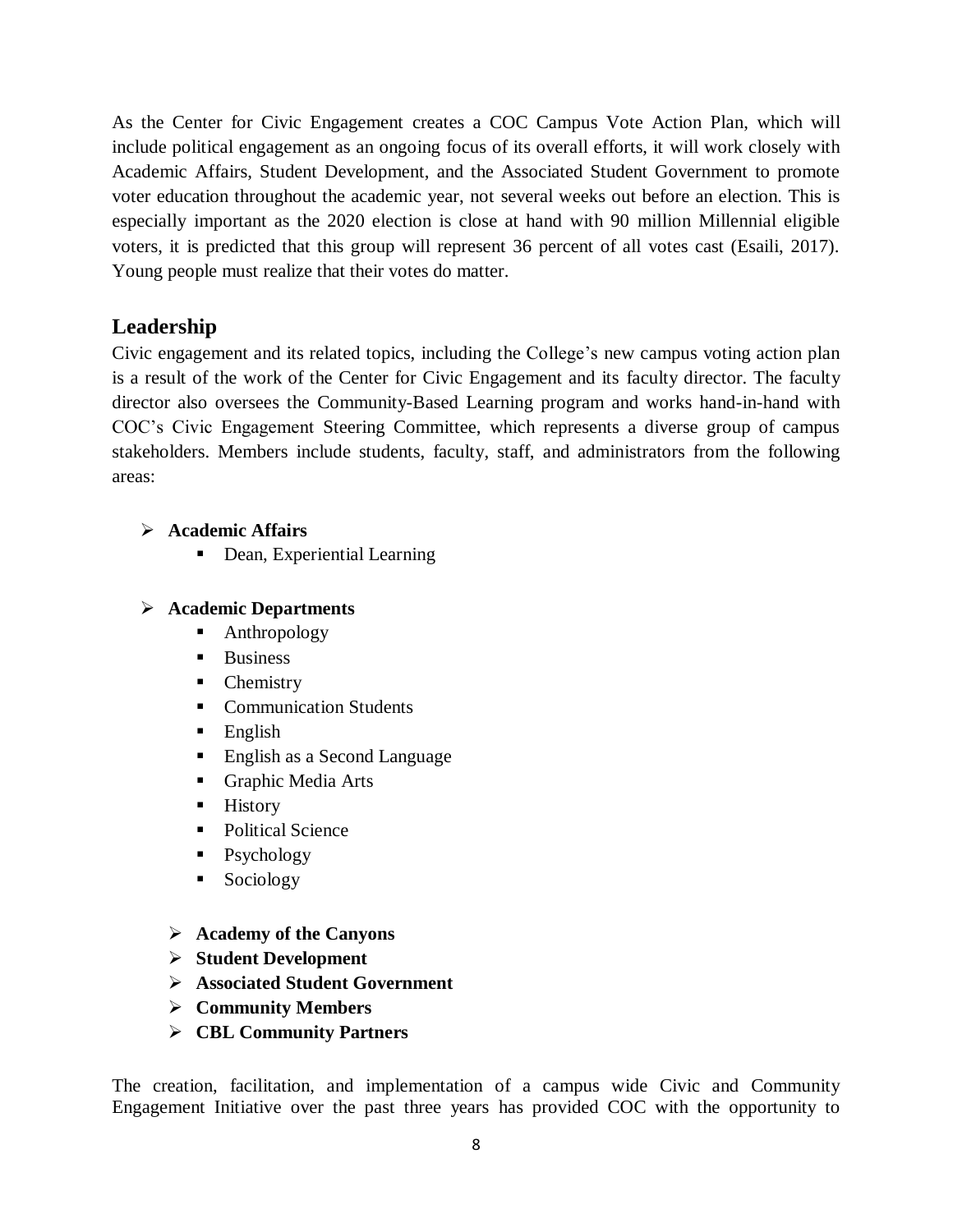experience its own "crucible moment." Currently, faculty members infuse issues of political awareness throughout their classes while the campus offers many courses that examine social, cultural and political diversity. Some of the work accomplished by the Center for Civic Engagement is listed below.

# **Select History of Civic Engagement Work at College of the Canyons from Fall 2015 to the Present**

- Joined The Democracy Commitment.
- Agreed upon use of Thomas Ehrlich's (2000) definition of civic engagement.
- Established Civic Engagement Steering Committee.
- Attended 5<sup>th</sup> Year Anniversary Celebration of The Democracy Commitment.
- Formed regional, state, and national partnerships and networks.
- Developed COC civic engagement strategic plan (e.g., *A Call to Action: An Initiative for Civic Engagement, Self, and Society*).
- Awarded three AAC&U *Bringing Theory to Practice Grants*.
- Re-branded Service-Learning program to Community-Based Learning.
- Organized deliberative dialogue trainings and dialogues based on support from The Democracy Commitment and Kettering Foundation.
- Presented at state and national conferences, including AAC&U Annual Conference, California Community College League of California, and Association of California Community College Administrators.
- Joined Imagining America—Southern California Cluster.
- Organized the statewide *California Community Colleges Civic Engagement Summit*, as well as *California Community Colleges Civic and Community Engagement Student Summit.*
- Supported three COC Foundation annual student scholarships related to civic engagement.
- Created Civic and Community Engagement 15-unit Certificate along with the new courses of Introduction to Civic and Community Engagement and Introduction to Community-Based Learning.
- Awarded Zonta Grant.
- Hosted 2016 Candidate "Meet and Greet" of Assembly and Senate Candidates, as well as COC Board of Trustees Candidate "Meet and Greet."
- Received Foundation for California Community College *Civic Impact Grant.*
- Awarded seven *COC Foundation Mini-Grants* and four *COC Associated Student Government Grants.*
- Nominated four COC students who served as Civic Impact Scholars with the Foundation for California Community Colleges *Civic Impact Project*.
- Formed the League of Women Voters of the Santa Clarita Valley (LWVSCV), which includes several members of the CE Steering Committee.
- Organized 2016 Presidential "Debate Watch."
- Established *"Making the Invisible Visible: Telling Their Stories"* theme to guide Civic Engagement.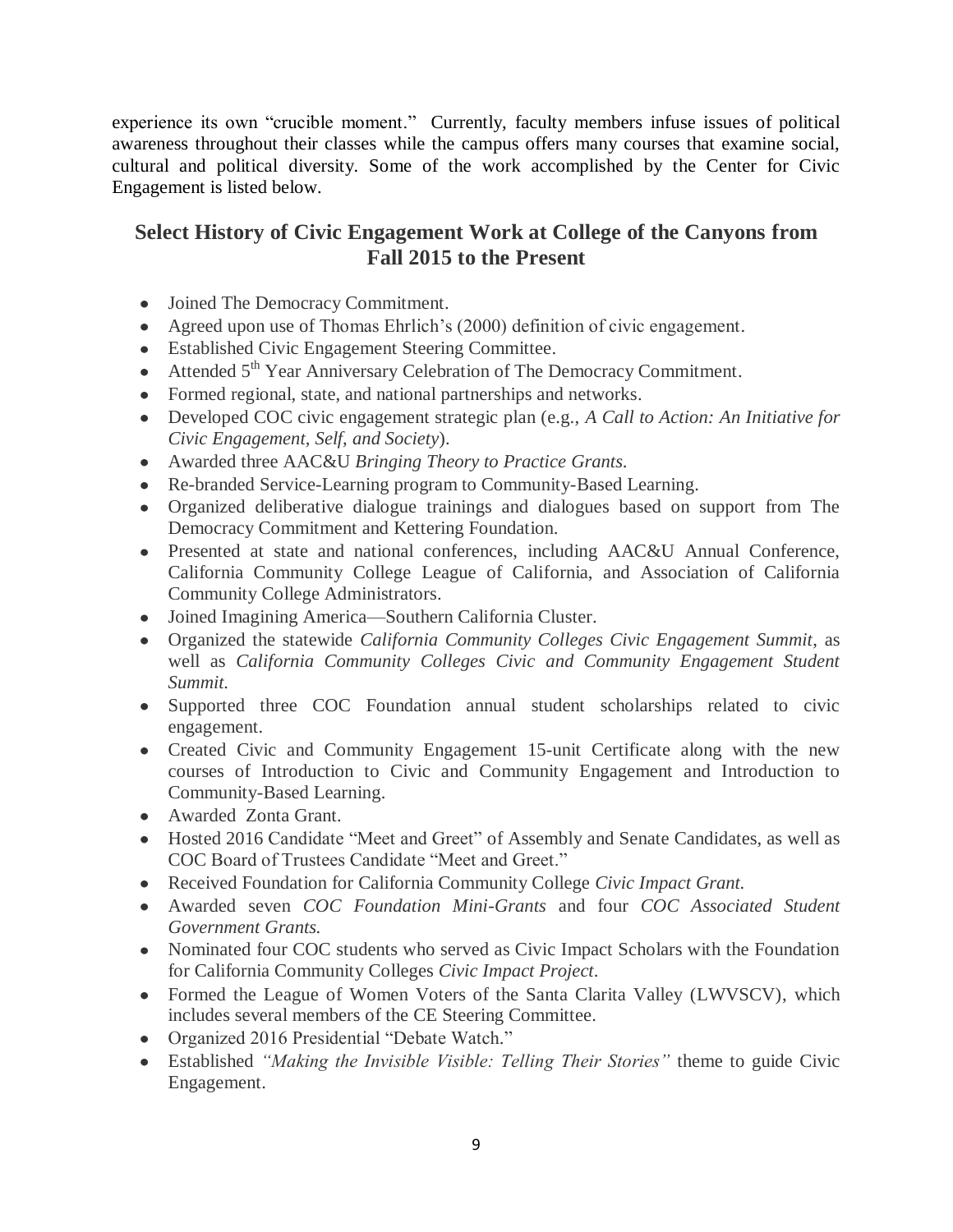- Collaborated with classified staff to create opportunities for professional development opportunities related to civic and community engagement.
- Constructed and administered COC's own *Civic Engagement and Mutual Respect Survey (2016).* In addition, Community College Survey of Student Engagement (CCSSE) data have been collected.
- Commitment by Chancellor Dianne Van Hook to dedicated space (e.g., 1500 sq. fee) for a permanent Center for Civic Engagement.
- Connection to California Community College System groups (e.g., 3CSN) and statewide initiatives like Guided Pathways, "Doing What Matters," Student Equity, and "Vision for Success."
- Presented at LINKS 2018 Conference for 3CSN (California Community Colleges' Success Network), which has proposed a statewide 3CSN Community of Practice for Community-Based Learning.
- Participated on the Civic Learning and Democratic Engagement (CLDE) 2018 Annual Conference planning team, including faculty director and student intern.
- Organized presentation by League of Women Voters of the United States National President, Chris Carson, in collaboration with the LWVSCV.
- Planned multiple events with the LWVSCV, including "Cookie and Conversation— Understanding the Propositions" and "Sips and Civility"—A Community Dialogue on the "America We Want to Be."
- Administered Civic Engagement/Mutual Respect Surveys: Fall 2016. Results published in Civic Engagement/Mutual Respect Report #313.
- Joined California Campus Compact.
- Awarded AAC&U *Civic Learning in the Major by Design Grant.*
- Awarded funding to assist with voter registration and election awareness, including support from Campus Compact and The Democracy Commitment Initiative, #VoteTogether, and Young Invincibles.
- Joined Tufts University's *National Study of Learning, Voting, and Engagement (NSLVE)* initiative.
- Joined All-IN Campus Democracy Challenge.
- Invited to participate in Campus Compact National Community College Planning Team convening.
- Participated in third-year discussion of the Kettering Foundation and The Democracy Commitment community college deliberative dialogue project.

## *In addition, the Center for Civic Engagement is working to:*

- Administer The Democracy Commitment Higher Education Civic Outcomes Survey during fall 2018.
- Create several non-credit certificates, including a focus on social entrepreneurism, community organizing, leadership, and Street Law.
- Develop Civic Engagement and Community-Based Learning (CBL) 9-unit hybrid course module as part of COC's Teaching and Learning Certificate program.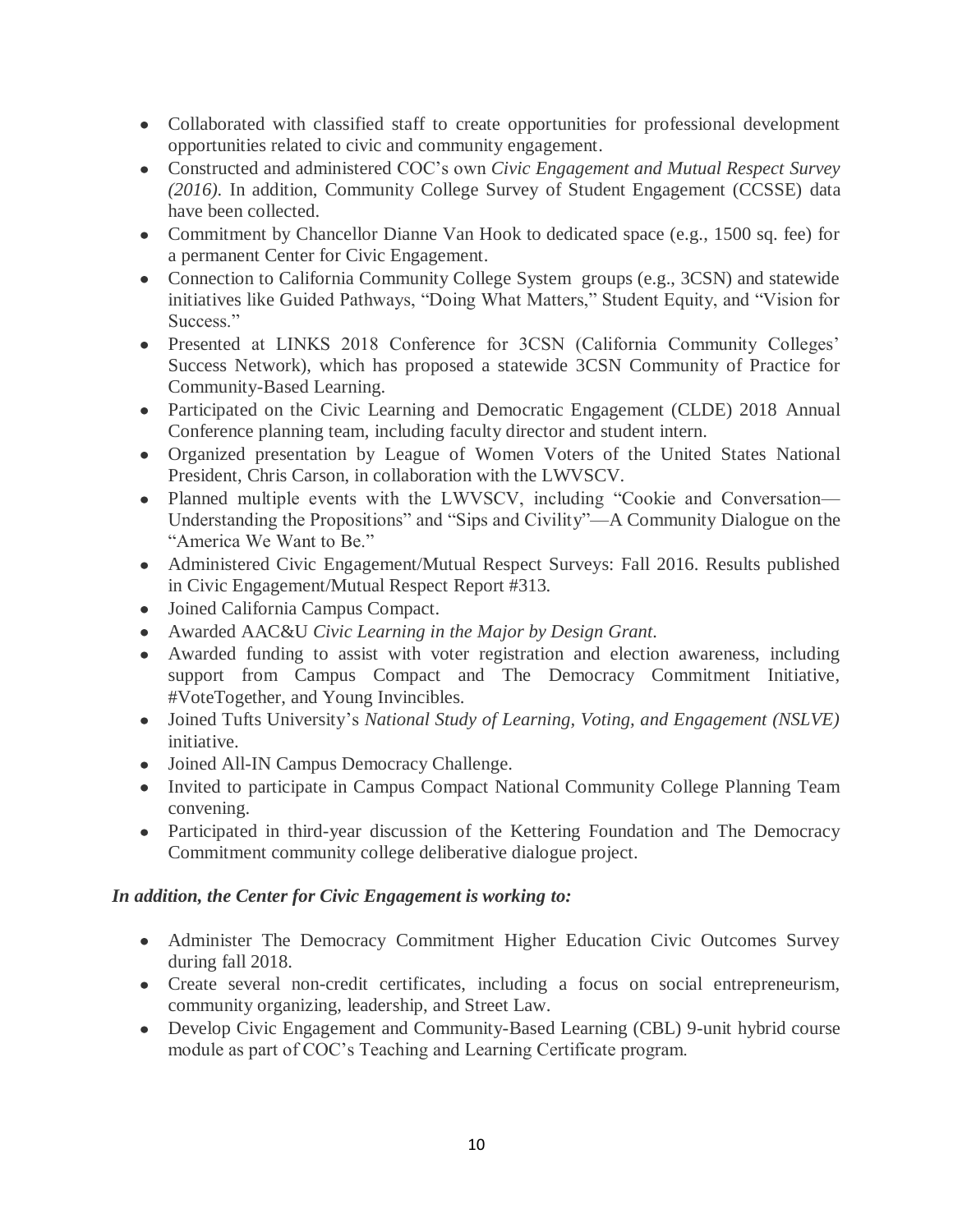- Work with representatives from California Community College and California State University systems to develop a CCC-CSU Civic Engagement and Community-Based Learning pathway.
- Organize Social Action Teams (e.g., "Cougars for Change"). Collaborating with Community-Based Learning, Honors, Phi Theta Kappa, Gamma Beta Phi, and Associated Student Government, student-driven teams are being formed to create action plans to examine a number of issues concerning, for example, homelessness, food insecurity, sexual harassment and assault, biodiversity, and engage the election. Topics will also complement several ASG advocacy subcommittees.

## *Get Out the Vote 2018*

Specifically, with regard to Engage the Election efforts for fall 2018, the Center for Civic Engagement has created its own events, as well as partnered with the newly formed League of Women Voters of the Santa Clarita Valley (LWVSCV). These activities have included:

- Voter Registration Tables (Available weekly from August 27 to October 22 and staffed by various groups, including NextGen America. As of September 25, close to 600 COC students were registered.)
- Constitution Day (September 17, 10:00 a.m. to 2:00 p.m., **Cafeteria**)
- National Voter Registration Day (September 25, 10:00 a.m. to 2:00 p.m., **Flagpole**)
- Rock the Polls Community Concert (October 21, 5:00-9:00 p.m., **Newhall Theatre**)
- Patio Talks*-"Why We Need Civic Engagement More than Ever"* (October 4, 12:00-1:00 p.m., **CCC**)
- Deliberative Dialogue Student Training (October 5, 10:00 a.m.-12:00 p.m., **MENH-242**)
- Santa Clarita City Council Candidates Forum (October 8, 7:00-9:00 p.m., **UCEN 258**)
- Campus Deliberative Dialogue Training (October 9, 3:00-5:00 p.m., **BONH-10**)
- *Understanding the Propositions"* presented by Political Science Department and ASG Officers (October 15, 12:00-2:00 p.m., **STCN- 128**)
- *"Cookies and Conversation: Let's Talk About the Ballot with the League of Women Voters of the Santa Clarita Valley"* (October 18, 6:30-9:00 p.m., **UNCEN 258**)
- <sup>•</sup> "Understanding the Propositions" presented by Political Science Department and ASG Officers (October 22, 2:00-4:00 p.m., **HSLH-205**)
- Voter Registration at Canyon Country Campus with the HUB Club, 10:00 a.m. to 2:00 p.m., **Cougar Way**)
- Campus Dialogue: *"The America We Want to Be"* (October 23, 3:00-5:00 p.m., **BONH-310)**
- Afternoons With the Professors: *"Understanding the Propositions"* presented by Political Science Department (October 24, 4:00-6:00 p.m., **Belcaro Retirement Community**)
- Campus Dialogue: *"To Vote or Not to Vote?"* (October 25, 2:00-4:00 p.m., **BONH-10)**
- Afternoons With the Professors: *"Understanding the Propositions"* presented by Political Science Department (October 26, 1:00-3:00 p.m., **Friendly Valley Retirement Community**)
- **n** "Understanding the Propositions" presented by the League of Women Voters of the Santa Clarita Valley and Center for Civic Engagement (October 29, 12:00-2:00 p.m., **ALLH-108**)
- -Election Day (October 30, 9:00 a.m.-2:00 p.m., **Flagpole**)
- pus Dialogue: *"United or Divided?"* (November 1, 2:00-4:00 p.m., **HSLH-234**)
- Ballot Box Party Day of Election and Voices for Change Concert (November 6, 9:00 a.m.-2:00) p.m., **Flagpole**)
- **Election Watch Party (November 6, 6:00-9:00 p.m., Cafeteria)**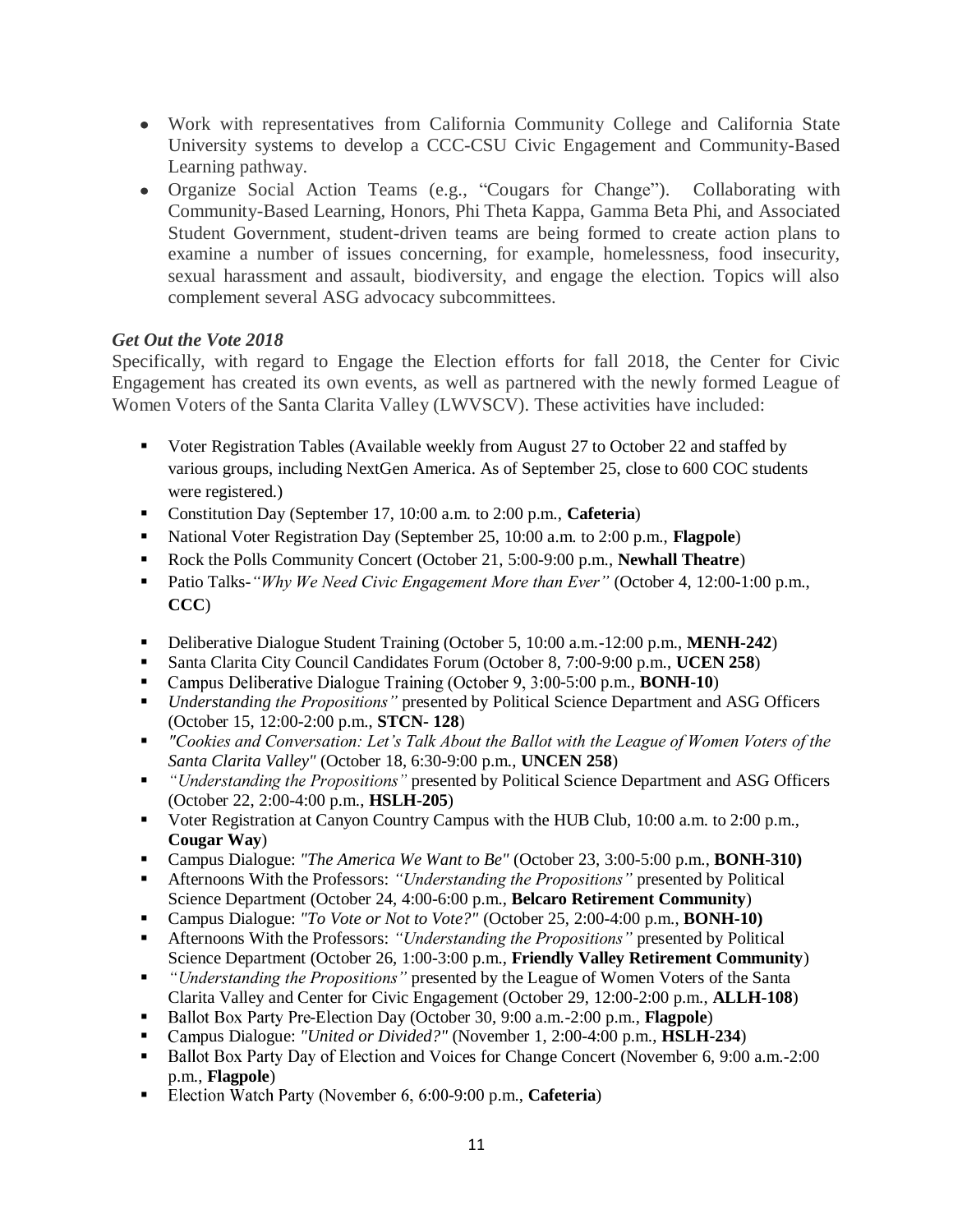- **Local media interview with the faculty director and co-founder of the LWVSCV (November 6,** 9:45-10:10 p.m., **Newhall**)
- Cougar News (COC Broadcasting students) covering many of the above events.

Many other activities have also taken place this semester to help Engage the Election. Although these activities occurred this fall, many will remain ongoing throughout the year. This especially holds true for the campus dialogues. COC employed a variety of different strategies to Get Out the Vote this fall. Examples include:

- $\bullet$ An interdisciplinary team of faculty developed the *Youth Wave* campus wide initiative to encourage students to register to vote and to cast their ballots. Students who provide proof of registration and voting receive extra credit points.
- A faculty member from Political Science, along with a team of students created a Quick Response (QR) Code linked to the California Secretary of State's Office, which provided online voter registration. The QR code was emailed to the entire campus community, as well as printed on bookmarks distributed throughout the campus.
- Several faculty presentations addressed issues or topics concerned with current affairs, political engagement, and issues related to self and society, including the departments of History, Humanities, Sociology, and the Institute of Ethics, Law, and Public Policy.

# *In addition, the Center for Civic Engagement has facilitated (and will continue to facilitate) the following:*

- Worked with the Office of the Los Angeles Registrar-Recorder/County Clerk to place a Vote-by-Mail ballot box on the COC campus. Students registering for the first time were encouraged to Vote-by-Mail to take advantage of not having to cast their ballots at a polling location. The setting of the Drop-Off Ballot Box is clearly identified by large signs posted at two individual entrances.
- Created a variety of marketing materials, including banners, flyers, bookmarks, and announcements posted on campus wide digital monitors. Assistance provided by the Public Information Office.
- Constructed an Engage the Election letter, as well as Engage the Election handout which was sent to almost 2,700 individuals who are listed on the coc-all distribution list. These items provided important links to COC's NSLVE data, as well as to voter registration and voter education information and deadlines. In many cases, faculty not only verbally announced this material but also posted it on their Canvas course shells.
- Provided additional information to coc-all concerning election-related topics (e.g., taking photos at the ballot box, registering after October 22, as well as ballot guides, proposition descriptions, county registrar video clips on "how to mark a ballot," etc.).
- Emailed a series of "Voting and Election Fun Facts" sent daily to coc-all from October 30 to November 6.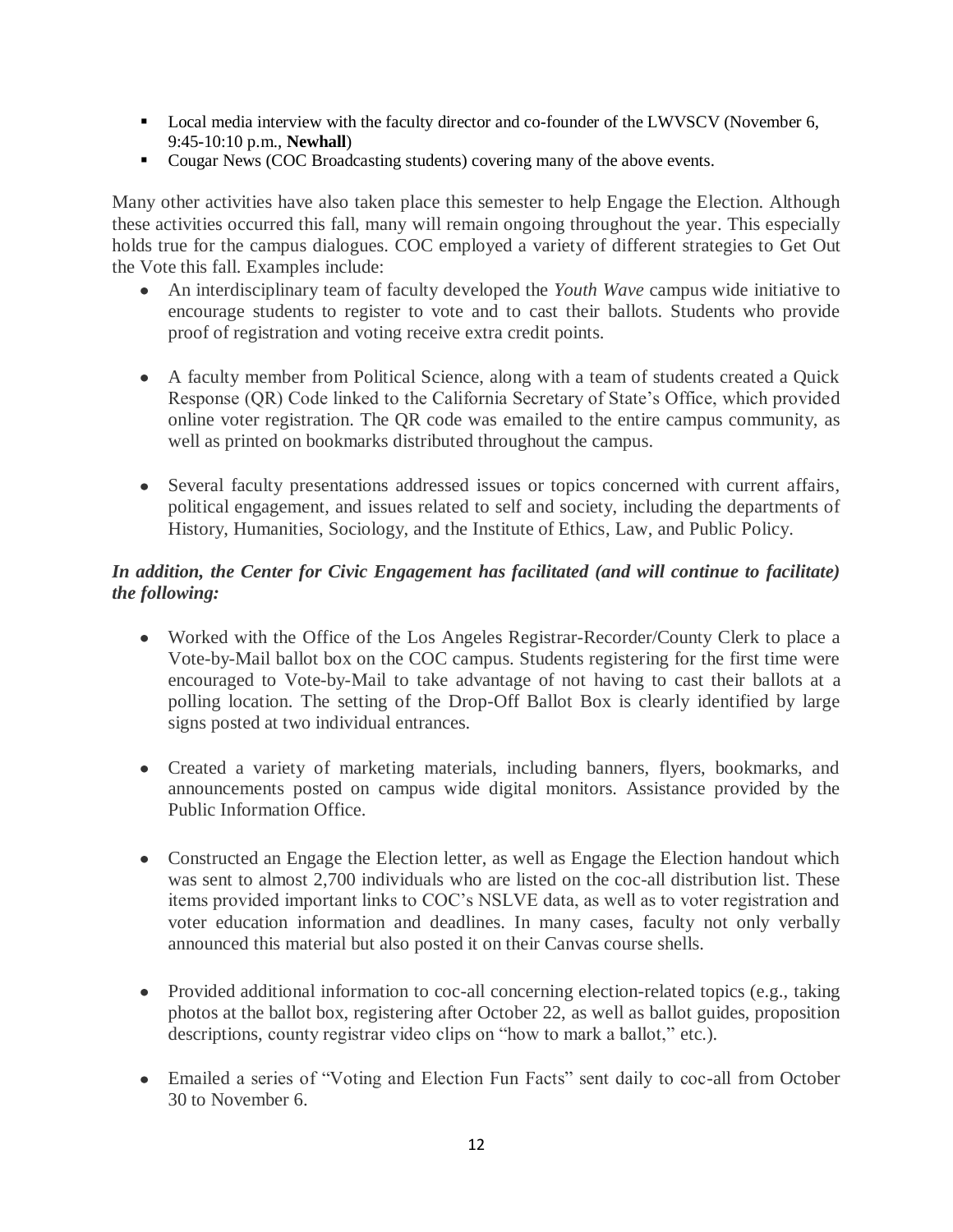- Created a campus hashtag of #COCVotes to promote efforts via social media.
- Developed the tag line of "Democracy. Everyone's Responsibility" to reflect the Engage the Vote campus wide campaign.

## *Future plans:*

While these items are not categorized by calendar dates at this time; however, once the Engage the Election Social Action Team meets after the November  $6<sup>th</sup>$  Election Day, a formal timeline will be created. Tentative goals include the following:

- Work with students in Graphic Media Arts to create a visual image to complement the Engage the Election Vote effort for 2020. Display image throughout the campus community.
- Incorporate some aspect of voter education into COC's First Year Promise program.
- Increase voter registration tabling during "off seasons" to include important days of recognition like Martin Luther King Day, Presidents' Day, Cesar Chavez Day, Memorial Day, Flag Day, Independence Day, Patriot Day, Citizenship Day, and Veterans Day, as well as Heritage Month themes.
- Organize a Social Action Team Rush to recruit students to work on various social issues, including Engage the Election.
- Contact Andrew Goodman Foundation and discuss possibility of creating an Andrew Goodman scholar position at COC.
- Encourage COC students to apply for the Ronald Reagan Leadership Foundation Scholarship.
- Involve COC with additional Get Out the Vote Organizations like Campus Vote Project (CVP) and Rock the Vote.
- Administer Campus Election Engagement Project Campus Electoral Engagement Assessment.
- Distribute information (as done in fall) regarding important registration and voter dates and deadlines, as well as helpful voting tips. Send via coc-all, as well as work directly with the Public Information Office to expand the College's outreach into the local community.
- Provide faculty with examples of how to engage students in the upcoming election by including examples of assignments and projects. Encourage faculty to infuse some aspect of political engagement into their course.
- Advertise websites (as done in fall) of organizations dedicated to increasing the vote among college students.
- Infuse some aspect of Engage the Election in Community-Based Learning courses and projects.
- Organize a "Department Challenge" Campaign. Departments will work to create ideas of how to politically engage students in their areas
- Encourage students to participate in campus wide dialogues by using issue guides available by the National Issues Forum Institute (NIFI) and Living Room Conversations.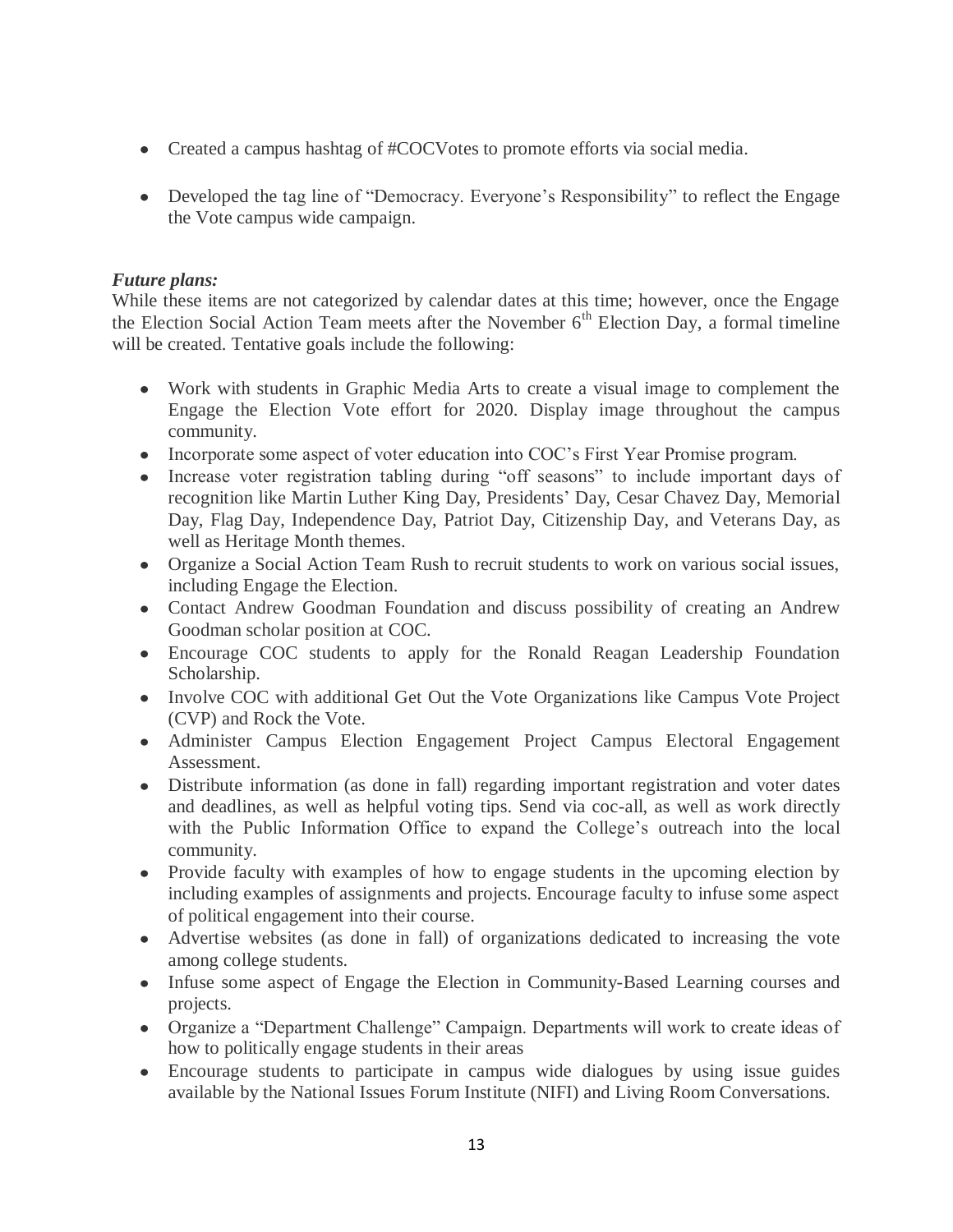- Create a repository of Get Out the Vote resources for faculty, clubs, and ASG.
- Organize "Meet and Greet" sessions throughout the year with local elected officials.
- Develop Civic Engagement/Engage the Election mini workshops to address a variety of topics related to American history and government.
- Work to establish COC as a "mega" polling site. The College has traditionally been a polling site; however, California will move to large, "mega" polling sites in 2020. The campus gymnasium would provide a good location.
- Work to hold a naturalization ceremony in COC's Performing Arts Center, while encouraging student observation and participation.
- Connect efforts of campus civic engagement movement to WE Day.
- Send a "Message from the Chancellor" regarding the importance of registering to vote, as well as voting.
- Create large display board to highlight photos of COC campus community members with a short response to the question, "I will vote because…."
- Instruct greater number of students, especially from ASG and student clubs in the techniques of dialogue. Encourage students to lead dialogues on various topics related to political engagement.
- Increase number of students participating in the annual Reagan Foundation Leadership Conference.
- Work with campus (e.g., *The Monday Report*) and local media sources (e.g., radio, newspaper, television) to publicize events.
- Develop a marketing and advertising campaign with the Public Information Office.
- Include voter information in college catalogue.
- Create a "Fact Bits" weekly email blast providing information on historical and political voting and election facts.
- Train students who work registration tables on how to effectively engage students.
- Work with Academic Senate to create a campus resolution committed to fostering civic engagement and electoral awareness among our campus community.
- Increase overall student participation in Community-Based Learning.
- Send reminder texts (e.g., voter registration deadline, Election Day) to students from Admissions and Records.
- Organize an Engage the Vote film series.
- Work with the Office of the Los Angeles County Registrar-Recorder/Clerk to provide oncampus education and instruction on the mechanics of voting (e.g., how to read a ballot, etc.).
- Connect early to statewide challenges for colleges, especially as developed by the Office of the California Secretary of State and California Community Colleges Office of the Chancellor.
- Organize a campus wide student "I Am a Voter" pledge card campaign.
- Continue efforts to organize *Making the Invisible Visible* themed civic engagement events while connecting to social and political concerns.
- Create a series of short one minute "Telling Their Stories" video clips highlighting COC students and staff discussing "Why they Vote," "My First Time to Vote," etc.
- Train peer advisors seated at information desks to assist with voter registration.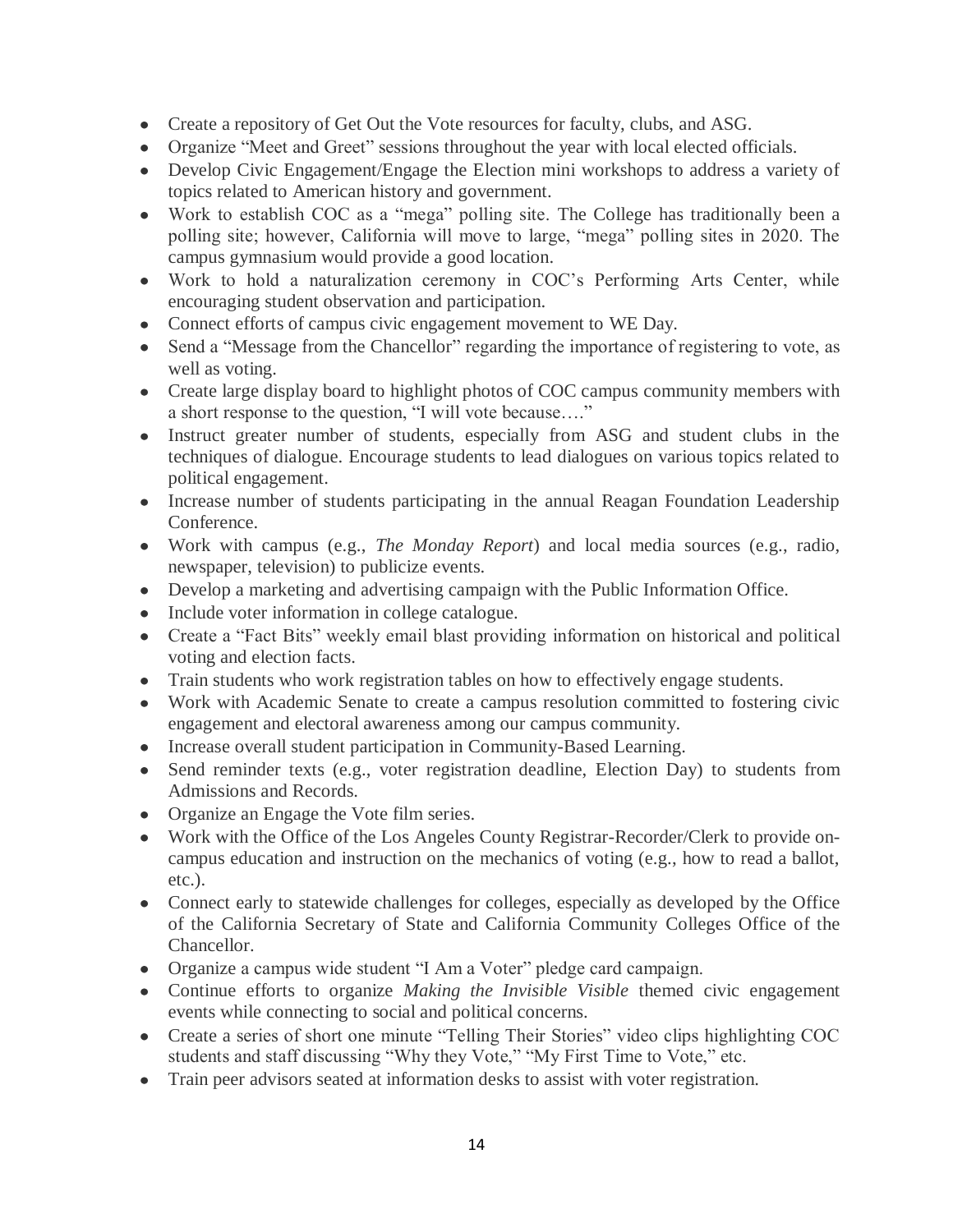• Include more information on COC Homepage, as well as include QR code to assist with voter registration.

Besides the endless hours of support provided by COC's Associated Student Government officers, the campus was also fortunate to partner with several local, regional, and national groups this fall, including the League of Women Voters of the Santa Clarita Valley, Canyon Country Advisory Committee, NextGen America, Feminist Majority Foundation, #VoteTogether, All-In Campus Democracy Challenge, Young Invincibles, Band of Voters, NextUp, 25 Up, Voices for Change. A local artist also joined several events and donated beautiful hand-stamped tee-shirts with the simple word of "Voter." In addition, many academic departments worked hard to increase political engagement among students.

# **Reporting**

Updates and revisions to this plan will be made by the Faculty Director, Civic and Community Engagement Initiatives. Working directly with members of the Civic Engagement Steering Committee, as well as with ASG and the Engage the Vote Social Action Team, she will guide participants in ongoing reflection of successes and challenges. Review will occur every six months while strategies to meet the above goals will remain fluid, as ideas will shift. Once 2018 NSLVE data are received, results will be shared with the campus community. Findings will help shape future voter registration, education, and participation strategies for the upcoming 2020 election cycle. In addition, using outcomes derived from evaluation, new strategies will be created and old ones revised, changed or discarded. Progress reports will be made available to the Chancellor, Board of Trustees, and Executive Cabinet. In addition, members of the Civic Engagement Steering Committee will disseminate updates to the entire campus community.

# **Evaluation**

While COC continues to create an evaluation process which will accurately measure the impact of civic engagement and its related activities on participants, we will continue to monitor headcounts of participants or attendees. The Center is currently reviewing a variety of publications that discuss evaluation measures for civic engagement, as well as AAC&U's Civic Engagement VALUE Rubric (see aacu.org). However, comparisons between past and current NSLVE data will assist greatly with evaluation of the Center's overall action plan.

# **Conclusion**

As an institution of higher education, College of the Canyons can no longer allow its students to observe as spectators nor to watch as bystanders, especially as local, national, and global problems escalate. To address social issues collectively is a basic tenet of democracy, as John Stuart Mill proclaimed in 1859, since the sovereignty of a nation resides in its people or, more precisely, its citizenry (Mill, 2002). In fact, "A morally and civilly responsible individual recognizes himself or herself as a member of a larger social fabric," suggests Ehrlich and "considers social problems to be at least partly his or her own." (Ehrlich, 2000:xxvi). Therefore, to take action, especially through political engagement, is paramount to ensure the continued wellbeing of society (Bowen, 2010). The Center for Civic Engagement and the Civic Engagement Steering Committee has done much to bring attention of social concerns to the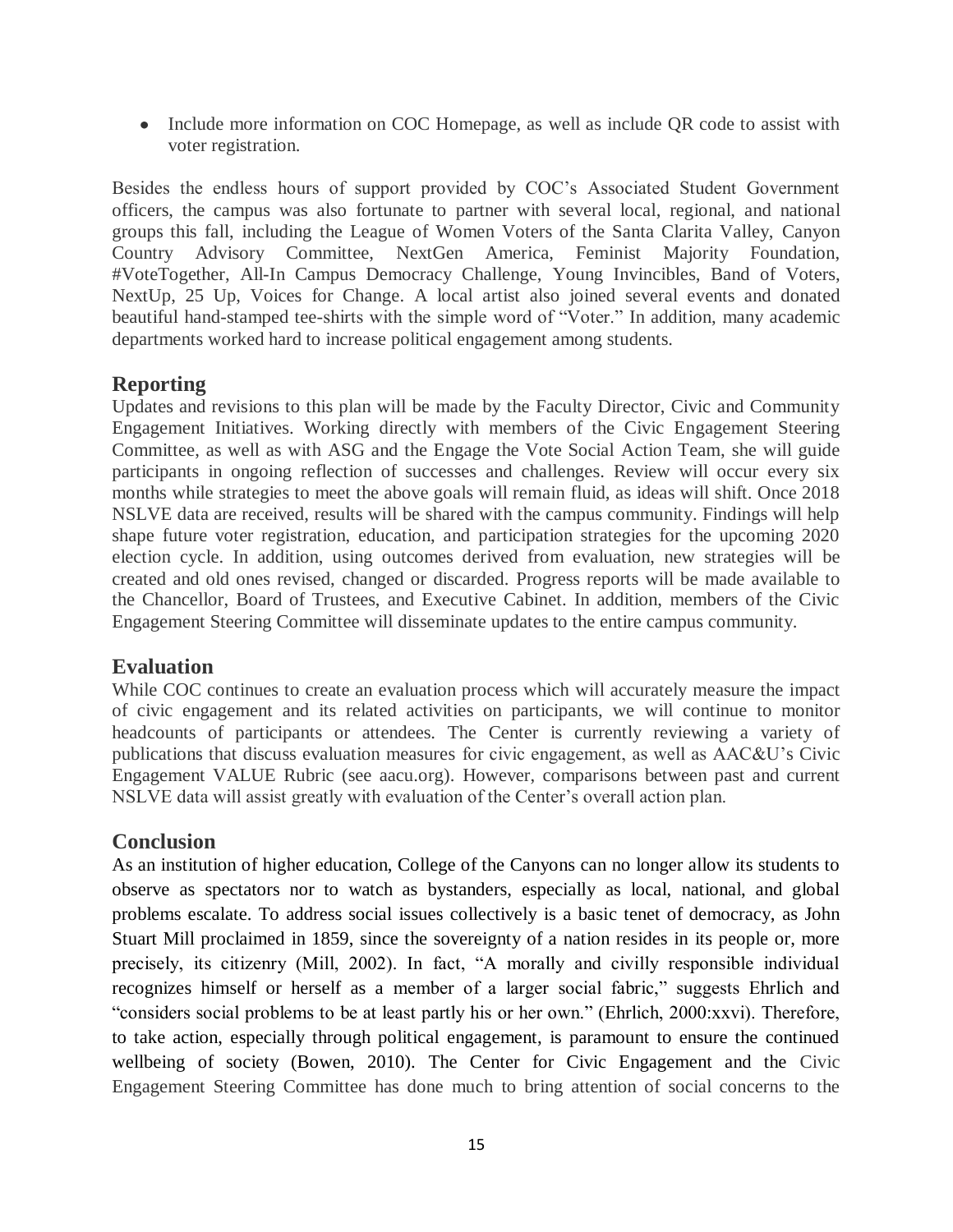campus community by organizing presentations, events, workshops, summits, and dialogues. Each of which has been framed, as previously mentioned, around the ongoing theme of *Making the Invisible Visible*. It is time that political engagement becomes visible. With the help of *Engage the Election: A Campus Voting Action Plan, Fall 2018-Fall2019*, we are confident that an increased number of student voices will be heard in 2020.

**Contact Information** Please address questions to:

Patty Robinson

Patricia D. Robinson, Ph.D. Faculty Director, Civic and Community Engagement Initiatives College of the Canyons 26455 Rockwell Canyon Road Santa Clarita, CA 91355 661.362.3992 [patty.robinson@canyons.edu](mailto:patty.robinson@canyons.edu)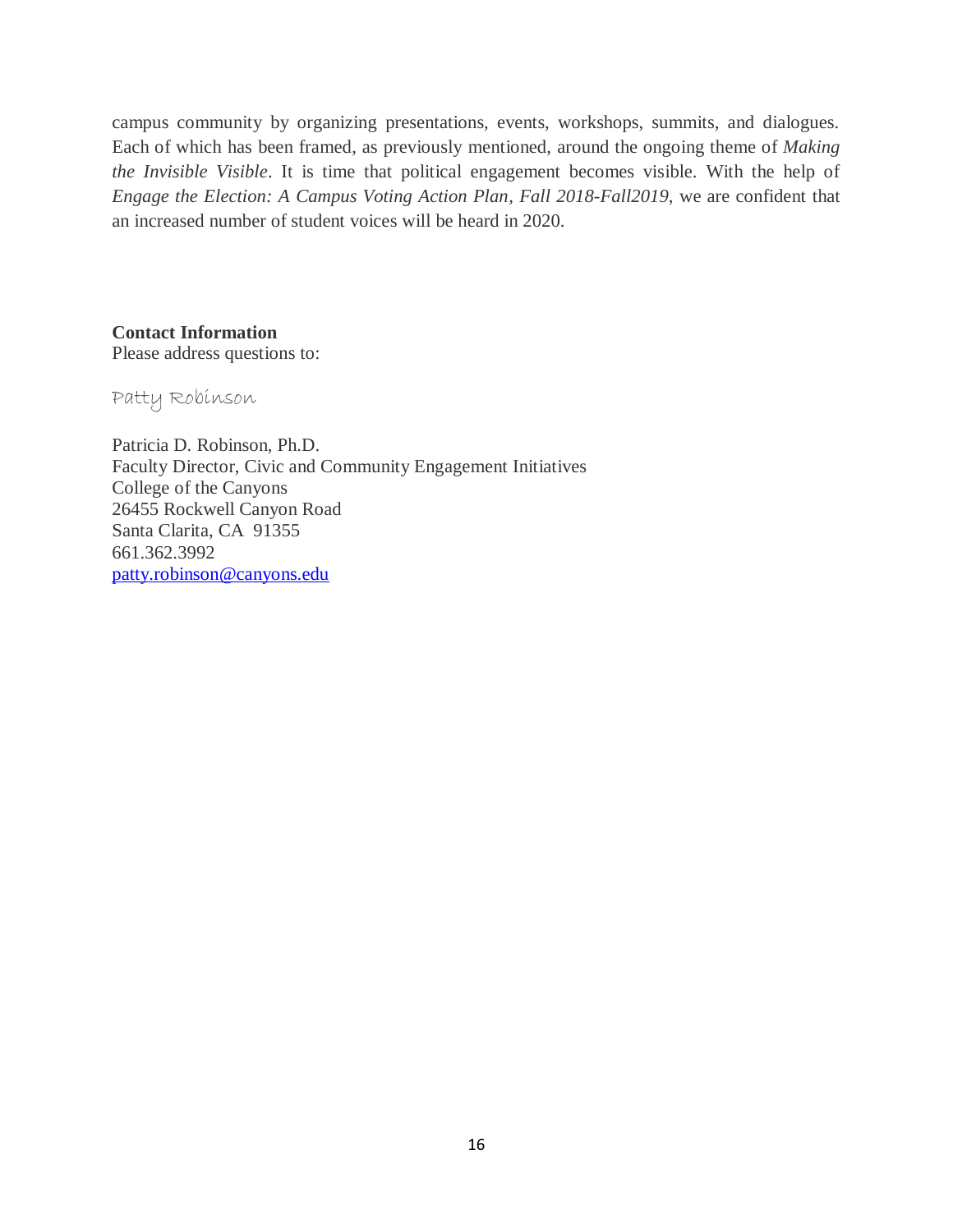# **Bibliography**

All-In Campus Democracy Challenge. 2018. (See [https://www.allinchallenge.org/.](https://www.allinchallenge.org/))

Association of American Colleges and Universities. (Se[e http://aacu.org/.](http://aacu.org/))

Bowen, Glenn. 2010. *Civic Engagement in Higher Education: Resources and References*. Center for Service Learning at Western Carolina University. Cullowhee, NC.

Boyer, Ernest. 1996. "The Scholarship of Engagement." *Journal of Public Service and Outreach* 1(1): 11-21.

Campus Compact. 2012. *A Praxis Brief: Campus Compact's Response to A Crucible Moment: College Learning and Democracy's Future*. Boston, MA: Campus Compact.

Carnegie Corporation and CIRCLE. 2003. *The Civic Mission of Schools: A Report from Carnegie Corporation of New York and CIRCLE: the Center for Information and Research on Civic Learning and Engagement*. New York, NY: Carnegie Corporation.

College of the Canyons. 2016-2017. *Annual Report*. Santa Clarita, CA: College of the Canyons.

Ehrlich, Thomas (ed.). 2000. *Civic Responsibility and Higher Education*. Phoenix, AZ: Oryx Press.

Esaili, Hanan. 2017. *Why Don't Young People Vote?* (See [https://www.huffingtonpost.com/hanan-esaili/why-dont-young-people](https://www.huffingtonpost.com/hanan-esaili/why-dont-young-people-vote_b_8535936.html)[vote\\_b\\_8535936.html](https://www.huffingtonpost.com/hanan-esaili/why-dont-young-people-vote_b_8535936.html) .)

Hollander, Elizabeth and Cathy Burack. 2008. *How Young People Develop Long-Lasting Habits of Civic Engagement: A Conversation on Building a Research Agenda*. Spencer Foundation, June 24-26, 2008.

Jacoby, Barbara and Associates. 2009. *Civic Engagement in Higher Education: Concepts and Practices*. New York, NY: Wiley and Sons.

Mill, John Stuart. 2002 [1859]. *On Liberty*. New York: NY: Dover Thrift Publications. (Original date of publication was 1859.)

Muirhead, Russell. 2012. *Resuscitating Civic Education*. Palo Alto, CA: Hoover Institute, Stanford University.

National Study of Learning, Voting, and Engagement (NSLVE). 2018. *2014 Student Voting Rates for College of the Canyons*. Medford, MA: Tufts University.

National Task Force on Civic Learning and Democratic Engagement. 2012. *A Crucible Moment: College Learning and Democracy's Future*. Washington, D.C.: American Colleges and Universities.